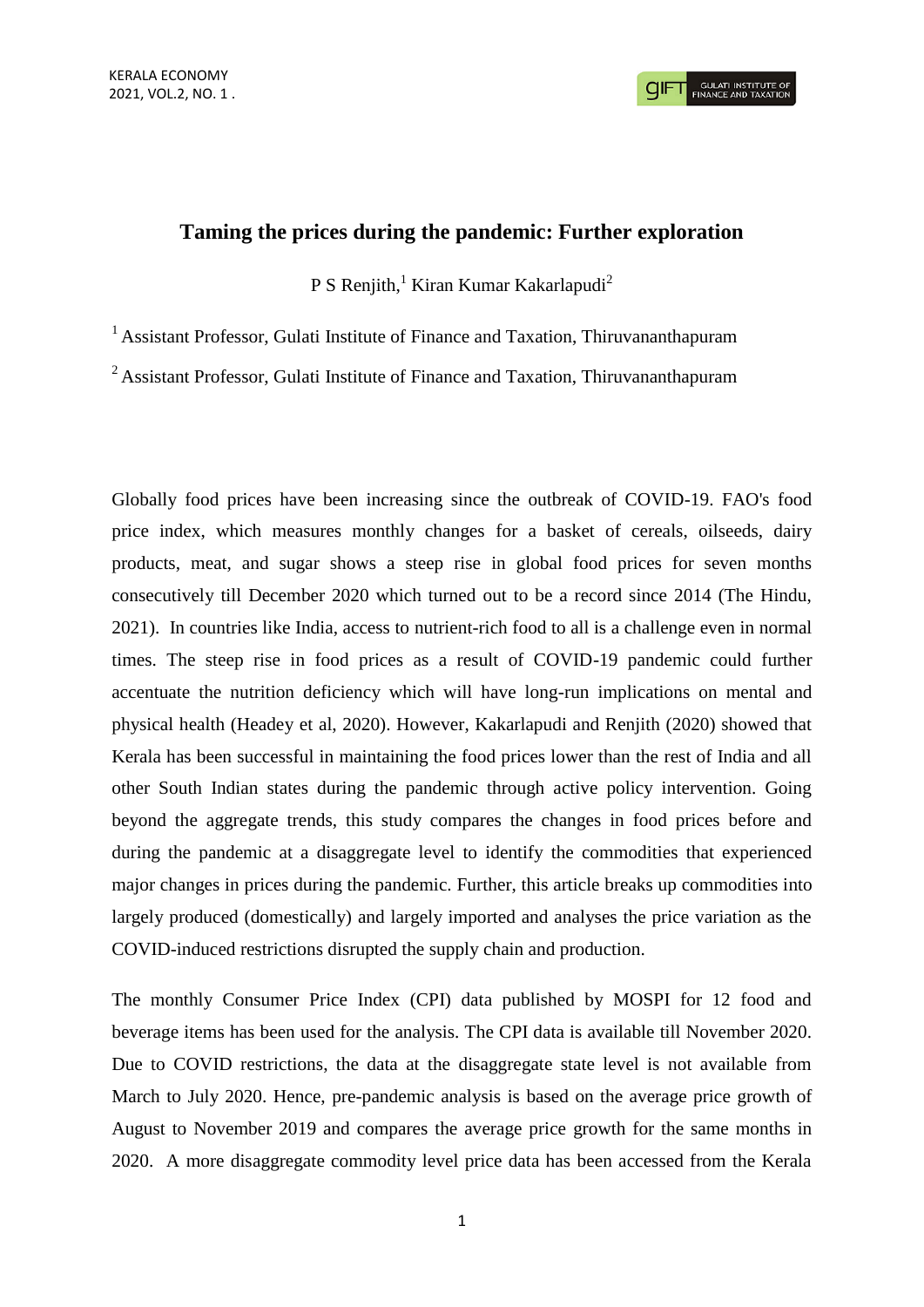price bulletin, published by the Department of Economics and Statistics, GoK and spices data has been accessed from the respective commodity boards.

### **Food prices before the pandemic**

As noted by Kakarlapudi and Renjith (2020), the price of food and beverages before the pandemic were higher in Kerala as compared to all India average and all other south Indian states except Tamil Nadu. The average increase in the price of food and beverages during four months (August-November) in 2019 was 6.9 percent in Kerala as compared to 5.8 percent for All India. In all Southern states, except Tamil Nadu (7.8 percent), the price increase has been higher than Kerala. The disaggregate analysis for 12 food items indicates that the price rise is higher in Kerala as compared to all India trends in eight out of twelve commodities.

However, commodities such as eggs, fruits, oil and fats, and non-alcoholic beverages showed a lower price rise than the rest of India and other southern states (Table 1). Karnataka shows higher inflation in cereals and products (4.7 percent) than Kerala (3.1 percent) while Andhra Pradesh and Telangana shows the lowest price change. Among all the commodities, vegetables show highest increase in prices followed by meat and fish, and pulses and products. Though Kerala shows marginally higher inflation in vegetables (22.1 percent) as compared to the national average (21.1 percent), it is lower than Andhra Pradesh, Karnataka and Tamil Nadu. In case of meat and fish and spices, price difference between Kerala and All India was as high as 6 percentage points. The consumption expenditure round of NSS shows that Kerala has highest per-capita meat and fish consumption.

**Table 1.** Consumer price changes in Kerala and the other southern states before the pandemic (August to November 2019 in %)

|                         | Kerala | Andhra<br>Pradesh | Karnataka | Tamil<br>Nadu | Telangana | All India |
|-------------------------|--------|-------------------|-----------|---------------|-----------|-----------|
| Cereals and products    | 3.1    | $-0.7$            | 4.7       | 2.1           | 0.6       | 2.2       |
| Egg                     | 1.2    | 10                | 5.3       | 8.5           | 3.6       | 4         |
| Fruits                  | $-3.4$ | $-0.2$            | 2         | 4.3           | $-0.1$    | 1.8       |
| Meat and fish           | 16.8   | 12                | 10.2      | 10            | 11.1      | 9.5       |
| Milk and products       | 3.5    | $-0.9$            | 0.1       | ⇁             | $-0.6$    | 2.4       |
| Non-alcoholic beverages | 1.8    | $-0.4$            | 3.4       | 5.2           | 2.8       | 2.5       |
| Oils and fats           | 0.9    | 4.1               | 3.2       | 3.5           | 2.1       | 1.6       |
| Prepared meals; snacks; | 3.7    | $-2.6$            | 1.6       | 3             | 2.1       | 2.1       |
| sweets etc.             |        |                   |           |               |           |           |
| Pulses and products     | 12.7   | 16                | 15.5      | 13.4          | 5.6       | 10.3      |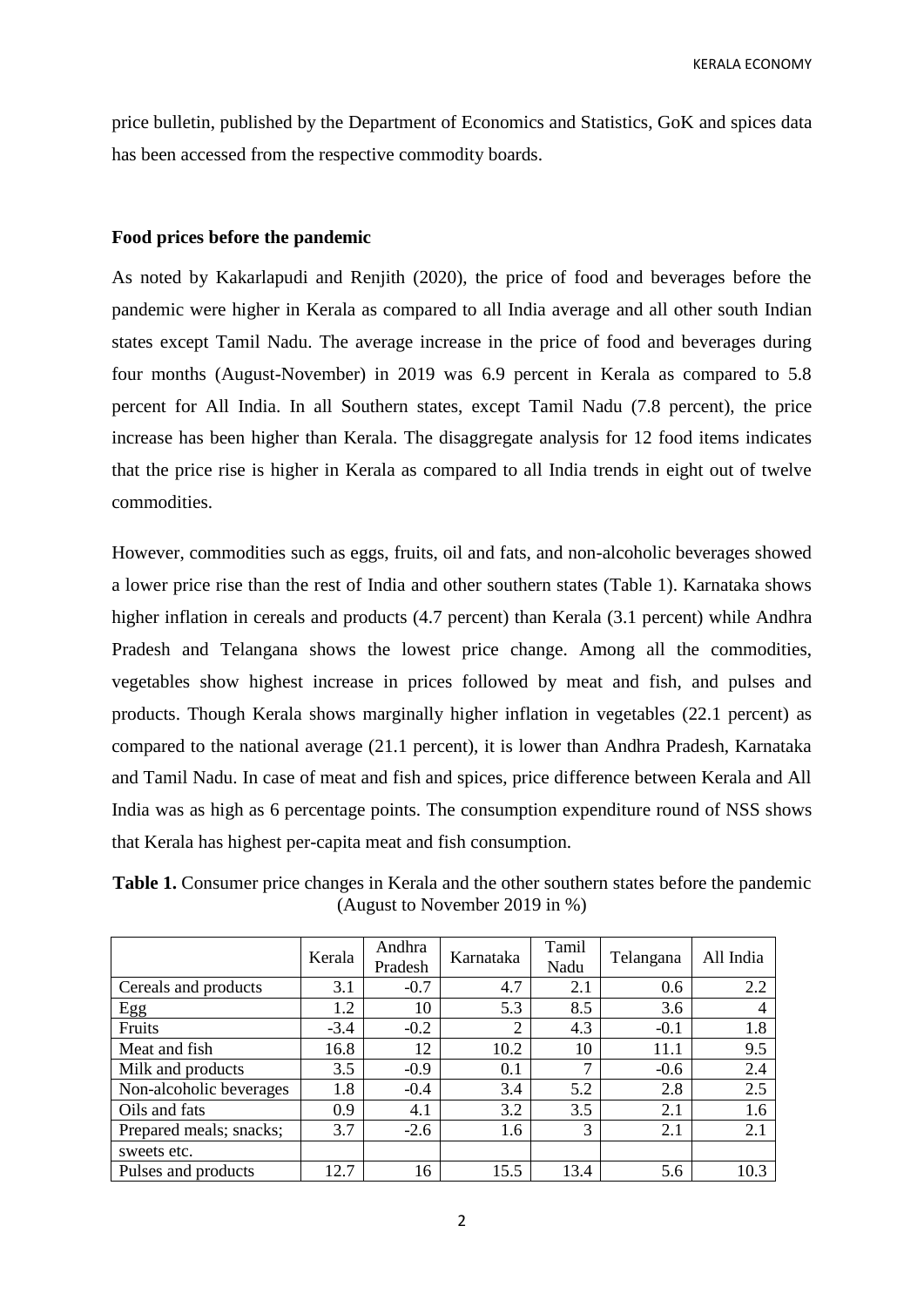#### P.S.RENJITH AND K.K.KAKARLAPUDI

| <b>Spices</b>           |       | <u>_</u><br>.  | 4.آ       | -<br>، ، ، |        | ◡-¬ |
|-------------------------|-------|----------------|-----------|------------|--------|-----|
| Sugar and confectionery |       | ∩ ¬<br>$-U.$ . | nΩ<br>v., | $-0.9$     | $-0.0$ | v.ı |
| Vegetables              | 44. l | 29.8           | 20        | 29.5       | .      |     |
| Food and beverages      | 6.9   |                | 0.0       | $\cdot$ O  | J.O    | ິ.∪ |

Source: Author's construction using CPI data available at http://164.100.34.62:8080/Default1.aspx

# **Food prices during the pandemic**

Food prices increased significantly during the pandemic when compared with pre-pandemic trends. At all India level growth of food and beverage prices increased from 5.8 percent during the pre-pandemic period to 9.2 percent during the pandemic. For all India, most of the commodities except fruits showed higher growth in prices during the pandemic. Inflation is found to be highest in vegetables (17.5 percent) followed by meat and fish (17.3) eggs, pulses and products (around 16 percent), and oil products (14.7 percent) (see Table 2). Kerala depicts a completely different pattern. First, while eight out of twelve products show higher inflation in Kerala as compared to all India before the pandemic, the trend reversed during the pandemic. Secondly, unlike what was observed for all India trends, there is no significant increase in prices of food and beverages in Kerala. Inflation is lower during the pandemic than pre-pandemic in case of cereals, fruits and vegetables while for all other commodities it is just the opposite. During the pandemic, Kerala shows lowest inflation in cereals and products in comparison with all other southern states. It is important to note that inflation in vegetables declined drastically (2.3 percent) during the pandemic as compared to prepandemic trends (22.1 percent). Kerala's exemplary initiatives such as provision of food kits and encouraging home production of vegetables could be the reasons for the observed trend. Among all other commodities, pulses and eggs showed a very high price growth in Kerala during the pandemic.

|                         | Kerala | Andhra<br>Pradesh | Karnataka      | Tamil<br>Nadu | Telangana | All India |
|-------------------------|--------|-------------------|----------------|---------------|-----------|-----------|
| Cereals and products    | ↑      | 4.3               | 2.6            | 4.5           | 3.2       | 4.1       |
| Egg                     | 18.6   | 24.2              | 16.1           | 20.6          | 19        | 16.9      |
| Fruits                  | $-0.2$ | 0.1               | 1.5            | 4.7           | 0.1       | 1.2       |
| Meat and fish           | 11.5   | 34.6              | 21.6           | 24.6          | 28.5      | 17.3      |
| Milk and products       | 6.3    | 9.4               | 4.1            | 7.2           | 12.3      | 5.5       |
| Non-alcoholic           |        |                   |                |               |           |           |
| beverages               | 3.6    | 5.2               | 5.3            | 5.3           | 6.8       | 7.7       |
| Oils and fats           | 4.4    | 20.4              | 12.6           | 15.2          | 21.6      | 14.7      |
| Prepared meals; snacks; | 4.1    | 3.7               | $\overline{2}$ | 5.7           | 4.2       | 4.2       |
| sweets etc.             |        |                   |                |               |           |           |

**Table 2.** Consumer price changes in Kerala and the other southern states during the pandemic (August to November 2020 in %)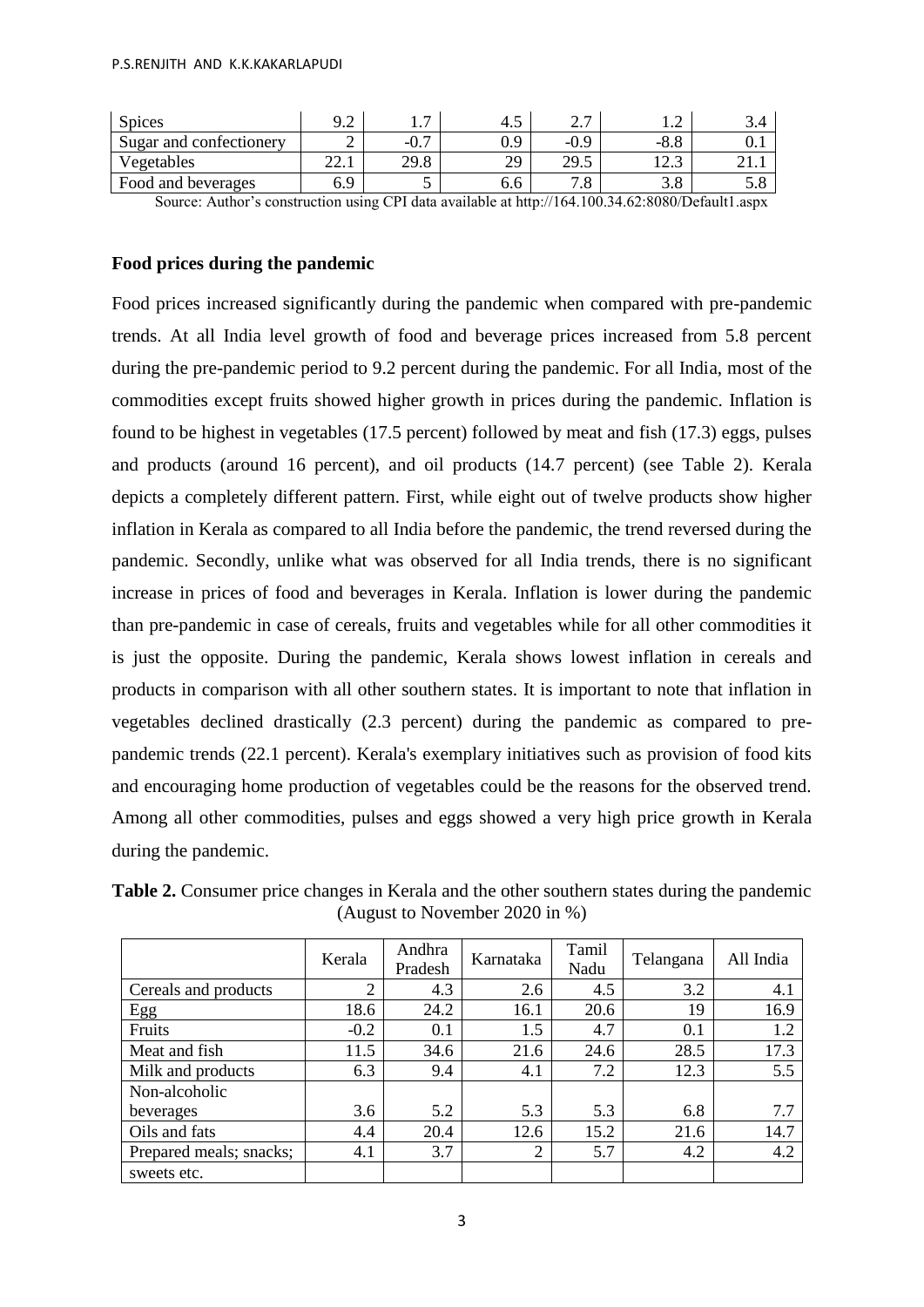| Pulses and products     | 20.1   | $\mathbf{z}$<br>1 J.J | 15.1            | 20   | 17 C | 16.3 |
|-------------------------|--------|-----------------------|-----------------|------|------|------|
| <b>Spices</b>           |        | $\mathbf{r}$<br>_     | 122             | 14.3 | 19.6 |      |
| Sugar and confectionery | 3.5    |                       | .6 <sub>1</sub> |      | 6.8  |      |
| Vegetables              | د. ک   | 9.8                   | 0.J             |      | 13.7 |      |
| Food and beverages      | _<br>. |                       | 6.8             | 0.7  | ≏ הו |      |
| $\sim$<br>____          |        |                       |                 |      |      |      |

Source: same as Table 1

# **Behind the price rise: Largely imported versus largely produced**

It is well known that Kerala is an import-dependent economy. The state imports many of the food products from other states. Since the pandemic disrupted supply chains and even production, higher food prices on select items in Kerala could be due to its dependence on imports. In this regard, this study divides the commodities into largely domestically produced and largely imported to analyze the price variation between the two categories (see Figure 1). For the latter, we considered those goods which have more than 10000 metric tonnes of production within the state. The price change has been computed considering the data available for the latest 3 months (August, September, and October) with respect to the corresponding months of the previous year.





Source: Author's construction using price bulletin (various issues) available at ecostate.kerala.gov.in Indiaspices.com, indiacoffee.org

The analysis reveals a slightly increasing trend for the price of heavily imported rice varieties except for Andhra-vella. Interestingly, red matta, a largely domestically produced rice variety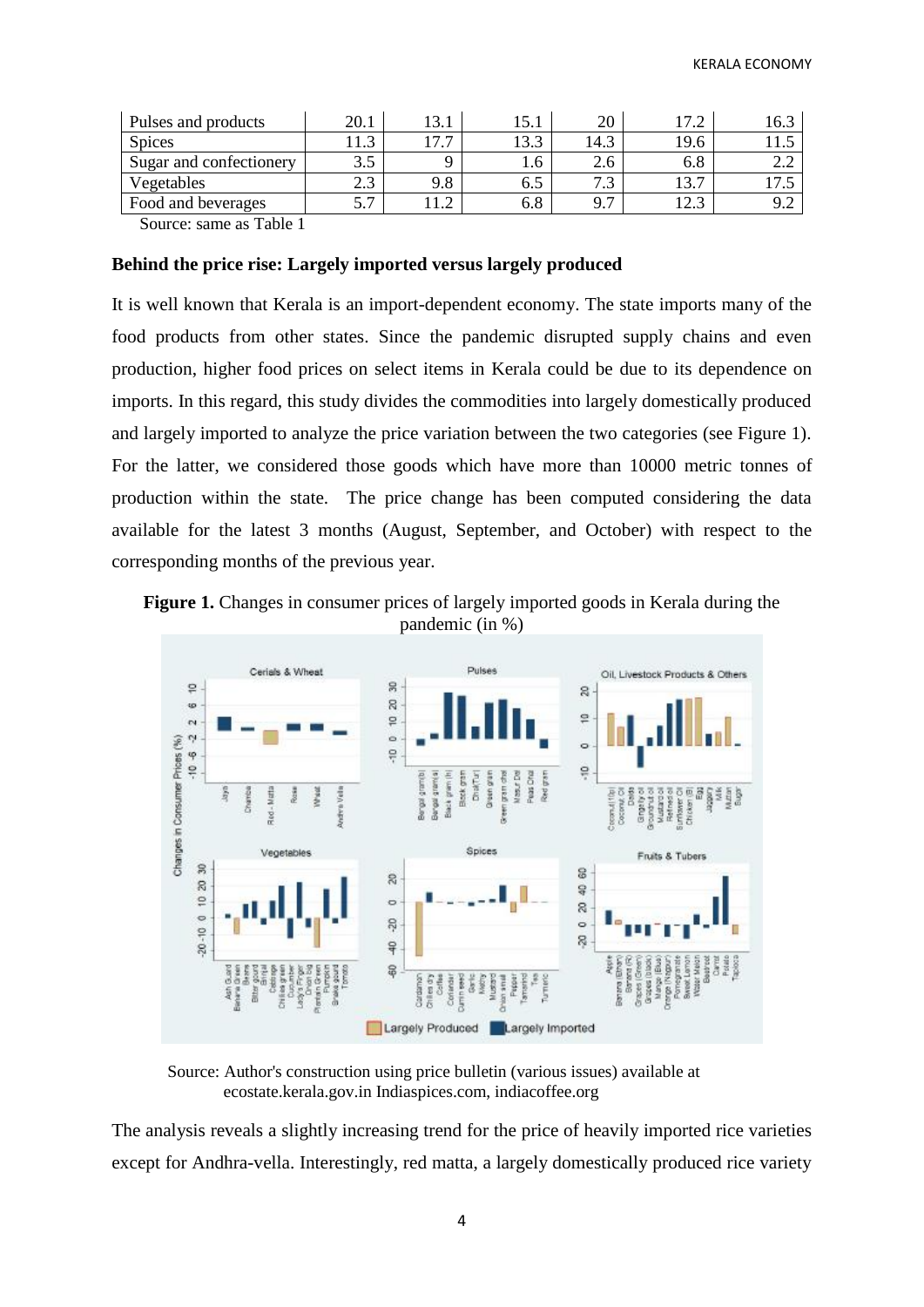P.S.RENJITH AND K.K.KAKARLAPUDI

showed a negative price trend during the pandemic period. The price of pulses that are heavily imported soared during the pandemic. Except for gingelly oil, the price of all oil varieties showed an increase during the pandemic. A notable variation (about 12%) is in the price of coconut, which accounts for around 30 per cent of the gross cropped area of the state, while a lower growth is seen in the case of coconut oil. Concerning livestock products, the trend was positive for all four products viz. milk, egg, chicken, and mutton that are largely produced as well as largely imported.

Of the four largely produced crops, namely pepper, cardamom, tea and coffee, which accounts for almost 12 per cent of the state's net cropped area, cardamom and pepper prices witnessed an almost 46 percent and 8 percent fall respectively during the pandemic period (Narayana and Shagishna, 2020). Among spices, significant growth in the price during the period was observed in the case of small onion, chillies dry and tamarind. In case of vegetables, the trend turned negative for heavily consumed items like banana green, cucumber, onion big, and plantain green. Of these, banana green and plantain green are largely produced in the state. For fruits, the trend registered negative for all items except apple and watermelon, whereas the largely domestically produced fruit items like banana (ethan) and mango showed a slightly positive trend during the period. While the price of largely imported tubers like potato and carrot shot up during the pandemic, no much variation was seen in the price of the largely domestically produced tuber, tapioca.

However, the variation in the largely produced commodities of the state have different implications. The pandemic period has witnessed a pro-consumer trend in the case of cardamom, pepper, tea and coffee. However, the major consumption goods (coconut and coconut oil), for which a large market lies within the state did not see a fall in prices could be because of fall in production induced by the lockdown restrictions. A major spike in the prices of livestock products and vegetables could be accounted to increase in prices of the neighboring states in the post lockdown period as many of these products are largely imported too.

## **References**

Headey, Derek and Marie Ruel (2020). *The COVID-19 nutrition crisis: What to expect and how to protect,* IFPRI Blog Post, April 23, 2020; available at https://www.ifpri.org/blog/covid-19-nutrition-crisis-what-expect-and-how-protect

5